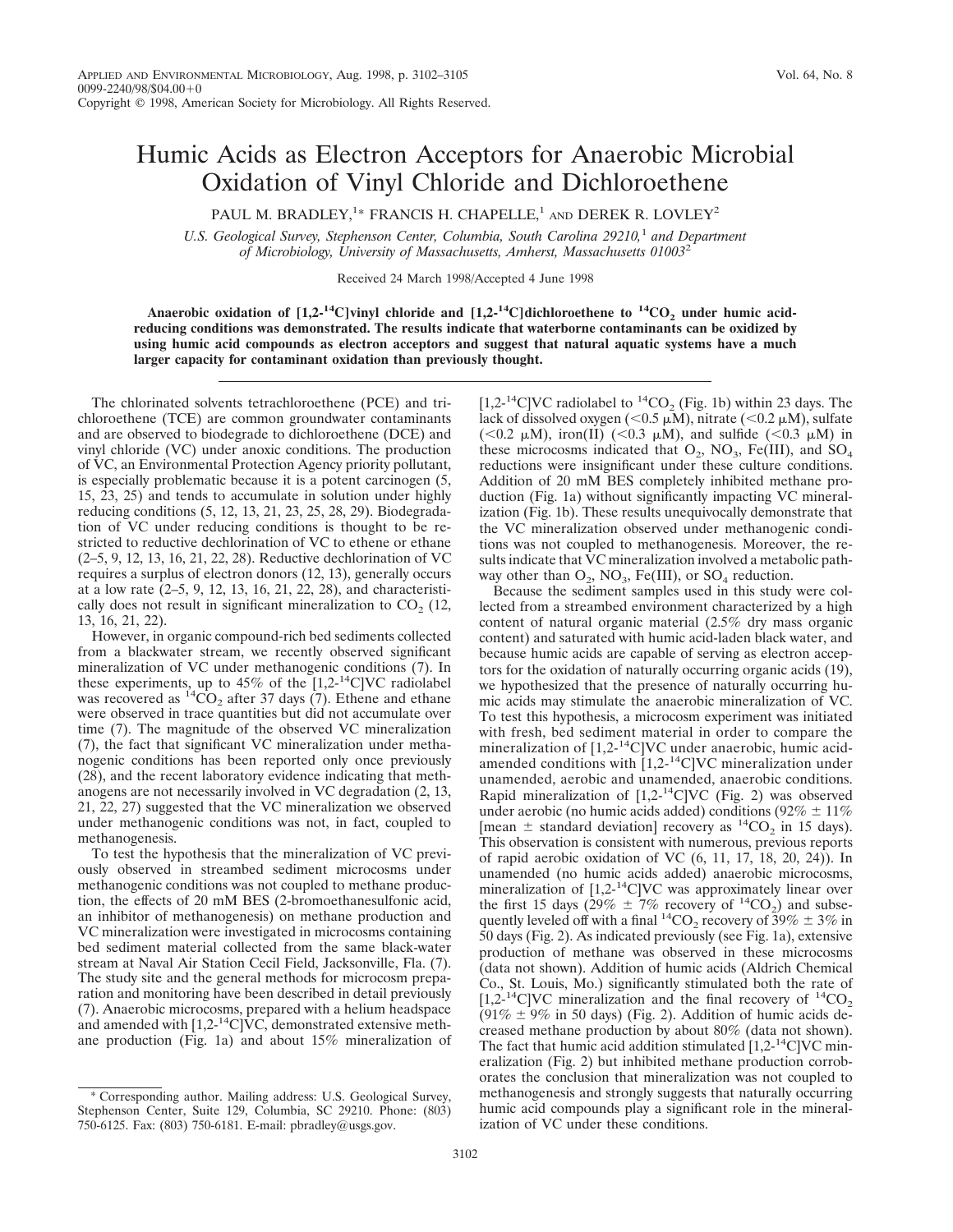

FIG. 1. Effects of 20 mM BES amendment on methanogenesis (a) and percent mineralization of  $[1,2^{-14}C]VC$  to  $^{14}CO_2$  (b). Microcosms were prepared in 30-ml serum vials with 20 g of fresh, creek bed sediment (15 g dry weight), an atmosphere of helium, and approximately 10<sup>5</sup> dpm of [1,2<sup>14</sup>C]VC (5  $\mu$ M initial dissolved concentration). Methane production was measured by gas chromatography-flame ionization detection and quantified as nanomoles per 0.5-ml injection. Injection volume was replaced with helium.  ${}^{14}CO_2$  was collected in 3 M KOH and quantified by liquid scintillation counting as described previously (7). Data are means  $\pm$  standard deviation (SD) for triplicate microcosms. Recovery as  ${}^{14}CO_2$  was confirmed in select microcosms by barium hydroxide precipitation as described previously (11). Sterile controls were prepared as described above<br>and autoclaved for 1 h at 120°C and 15 lb/in<sup>2</sup>. [1,2-<sup>14</sup>C]VC was obtained from NEN Dupont and had a radiochemical purity of 97%.

The mechanism for VC degradation observed in this study is not consistent with that described previously for VC degradation under methanogenic conditions (2–5, 9, 12, 13, 16, 21, 22, 28). Previous reports describe reductive dechlorination of VC to ethene or ethane (2–5, 9, 12, 13, 16, 21, 22, 28) without significant mineralization to  $CO<sub>2</sub>$  (12, 13, 16, 21). In contrast,  ${}^{14}CO_2$  was the only product of [1,2- ${}^{14}C$ ]VC degradation detected in this study, with  $39\% \pm 3\%$  recovery under unamended, anaerobic conditions and about 100% recovery (in 50 days) under humic-acid-amended conditions (Fig. 2). Gas chromatographic analysis of the headspace indicated no detectable accumulation of ethene or ethane in this study (detection limit of 50 nmol/liter of headspace or 2% of the initial, maximum headspace VC concentration). Thus, while degradation of VC in previous investigations involved a net reduction, in this study  $\hat{V}C$  degradation involved a net oxidation. The stoichiometric conversion of  $[1,2^{-14}C]$ VC to  $^{14}CO_2$  under humic acid-amended conditions, the apparent absence of reduced intermediate products, and the comparable magnitudes

of VC mineralization under aerobic and humic acid-amended anaerobic conditions observed in the present study are consistent with net oxidation of VC to  $CO<sub>2</sub>$  in the presence of humic acids. The ability of humic acid-type compounds to stimulate the oxidation (19) or reduction (10, 14, 26) of organic compounds is known and generally attributed to the presence of quinone-hydroquinone moeties (10, 14, 19, 26). To our knowledge, however, this is the first demonstration of the ability of humic acids to stimulate the oxidation of contaminant compounds.

To determine if the stimulatory effect of humic acid amendment on VC oxidation could be attributed to humic acids serving as electron acceptors, we examined VC mineralization in liquid cultures (second transfer,  $10^{-4}$  final dilution of original bed sediment slurry inoculum) containing 2,6-anthraquinone disulfonate (AQDS, a model humic acids compound) (10, 19) as sole electron acceptor and  $[1,2^{-14}C]$ VC as sole electron donor (Fig. 3). Cultures were maintained on sterile, minimal medium consisting of 98% phosphate buffer (8.3 mM; pH 7.2), 1% Wolfe's mineral solution (1), 1% Wolfe's vitamin solution (1), 4 mM AQDS, and  $[1,2^{-14}C]$ VC. Mineralization of [1,2-<sup>14</sup>C]VC (10<sup>5</sup> dpm or 5  $\mu$ M initial concentration) to <sup>14</sup>CO<sub>2</sub> was monitored over time as described previously (7). Significant mineralization of  $[1,2^{-14}C]VC$  to  $^{14}CO_2$  (14%  $\pm$  2% in 24 days) was observed in AQDS-amended, live treatments but not in AQDS-amended, sterile controls, AQDS-amended, cell-free controls, or live treatments lacking AQDS (Fig. 3b). VC oxidation in AQDS-amended live treatments was associated with accumulation of reduced AQDS (2,6-anthrahydroquinone disulfonate [AHDS]) as evidenced by the orange color formation and increased absorbance (450 nm) of the culture medium (Fig. 3a). The fact that introduction of oxygen at the end of the incubation resulted in immediate loss of color and decreased absorbance confirmed that AQDS was reduced during the incubation (Fig. 3a). The lack of significant mineralization in unamended microcosms, AQDS-amended cell-free control microcosms, and sterile control microcosms demonstrated that active microorganisms and concomitant reduction of AQDS were required for significant oxidation of VC to occur (Fig. 3b). The results demonstrate that AQDS can serve as an electron acceptor for microbial oxidation of VC and indicate that the VC oxidation observed under humic acid-amended conditions was coupled to humic acid reduction.



FIG. 2. Percent mineralization of  $[1,2^{-14}C]VC$  to  $^{14}CO_2$  in aerobic and anaerobic microcosms and in anaerobic microcosms amended with 2 mg of humic acids/liter. Microcosms were prepared as described in the legend for Fig. 1. Data are means  $\pm$  SD for triplicate microcosms.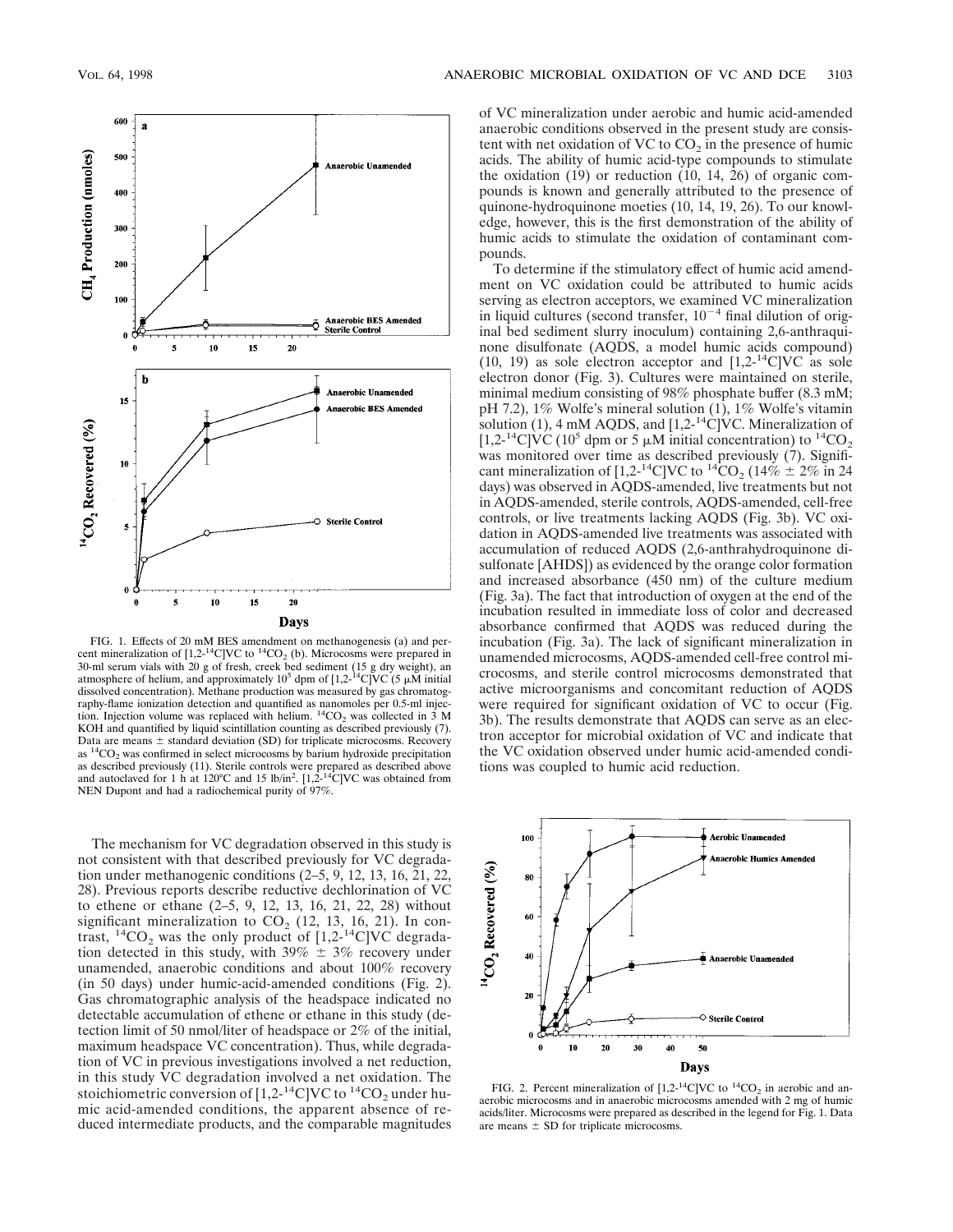

FIG. 3. Reduction of AQDS (a) and mineralization of  $[1,2^{-14}C]$ VC to  $^{14}CO_2$ (b) in anaerobic culture tubes containing minimal medium,  $10^5$  dpm of  $[1,2^{-14}C]$ VC (5  $\mu$ M initial dissolved concentration), and 4 mM AQDS. The unamended microcosm was prepared in the same manner without AQDS. Reduction of AQDS was quantified spectrophotometrically as the increase in absorbance at 450 nm. For each treatment, data are means  $\pm$  SD for duplicate microcosms.

Accumulation of VC in the environment is affected by the production as well as the degradation of VC. In the majority of chlorinated ethene-contaminated sites, the immediate precursor of VC during reductive dechlorination of PCE and TCE is DCE. To test the hypothesis that humic acids may also reduce the environmental risk associated with VC by stimulating efficient degradation of DCE, a microcosm experiment was initiated with fresh, bed sediment material in order to compare the mineralization of [1,2-<sup>14</sup>C]DCE under anaerobic, humic acidamended conditions with [1,2-14C]DCE mineralization under unamended, aerobic and unamended, anaerobic conditions. Rapid mineralization of [1,2-14C]DCE (Fig. 4) was observed under aerobic (no humic acids added) conditions (67%  $\pm$  11% recovery as  ${}^{14}CO_2$  in 50 days). Aerobic oxidation of DCE has been reported previously for these sediments (8). In unamended (no humic acids added) anaerobic microcosms, low but statistically significant mineralization of [1,2-<sup>14</sup>C]DCE (7\%  $\pm$ 1% in 50 days) was observed (Fig. 4). Trace amounts of VC (10 nmol/liter) and of ethene and ethane (both at the detection limit of 50 nmol/liter) were observed in the headspace for unamended, anaerobic microcosms (data not shown). Addition of humic acids significantly stimulated  $[1,2^{-14}C]DCE$  mineralization (25%  $\pm$  6% in 50 days) (Fig. 4). No VC, ethene, or



FIG. 4. Percent mineralization of  $[1,2^{-14}C]DCE$  to  $^{14}CO<sub>2</sub>$  in aerobic and anaerobic microcosms and in anaerobic microcosms amended with 2 mg of humic acids/liter. Data are means  $\pm$  SD for triplicate microcosms. DCE mineralization was evaluated by using a neat mixture of  $[1,2^{-14}C]DCE$  (10<sup>5</sup> dpm or 15 mM initial dissolved concentration; Moravek Biochemicals, Inc., Brea, Calif.). The [1,2-14C]DCE used in this study was a mixture of 29% *trans* and 71% *cis* isomers and had a radiochemical purity of  $\geq$ 99.9%.

ethane was detected under humic acid-amended conditions (data not shown). These results indicate that humic acids can reduce the environmental risk associated with chlorinated ethene contamination by stimulating efficient degradation of DCE without accumulation of VC.

This investigation is, to our knowledge, the first report that humic acid compounds can serve as electron acceptors for anaerobic oxidation of organic contaminants. The results indicate that, in the presence of humic acids, efficient mineralization of VC and DCE without accumulation of reduced intermediates can occur even under methanogenic conditions. Thus, the results have important implications for bioremediation of anaerobic sites contaminated with chlorinated ethenes.

## **REFERENCES**

- 1. **Atlas, R. M.** 1993. Handbook of microbiological media, p. 49. CRC Press, Boca Raton, Fla.
- 2. **Ballapragada, B. S., J. A. Puhakka, H. D. Stensel, and J. F. Ferguson.** 1995. Development of tetrachloroethene transforming anaerobic cultures from municipal digester sludge, p. 91–97. *In* R. E. Hinchee, A. Leeson, and L. Semprini (ed.), Bioremediation of chlorinated solvent. Battelle Press, Columbus, Ohio.
- 3. **Barrio-Lage, G. A., F. Z. Parsons, R. S. Nassar, and P. A. Lorenzo.** 1987. Biotransformation of trichloroethene in a variety of subsurface materials. Environ. Toxicol. Chem. **6:**571–578.
- 4. **Barrio-Lage, G. A., F. Z. Parsons, R. M. Barbitz, P. L. Lorenzo, and H. E. Archer.** 1990. Enhanced anaerobic biodegradation of vinyl chloride in ground water. Environ. Toxicol. Chem. **9:**403–415.
- 5. **Bouwer, E. J.** 1994. Bioremediation of chlorinated solvents using alternate electron acceptors, p. 149–175. *In* R. D. Norris et al. (ed.), Handbook of bioremediation. Lewis Publishers, Boca Raton, Fla.
- 6. **Bradley, P. M., and F. H. Chapelle.** 1996. Anaerobic mineralization of vinyl chloride in Fe(III)-reducing, aquifer sediments. Environ. Sci. Technol. **30:** 2084–2086.
- 7. **Bradley, P. M., and F. H. Chapelle.** 1997. Kinetics of DCE and VC mineralization under methanogenic and Fe(III)-reducing conditions. Environ. Sci. Technol. **31:**2692–2696.
- 8. **Bradley, P. M., and F. H. Chapelle.** 1998. Effect of contaminant concentration on aerobic microbial mineralization of DCE and VC in stream-bed sediments. Environ. Sci. Technol. **32:**553–557.
- 9. **Carter, S. R., and W. J. Jewell.** 1993. Biotransformation of tetrachloroethylene by anaerobic attached-films at low temperatures. Water Res. **27:**607– 615.
- 10. **Curtis, G. P., and M. Reinhard.** 1994. Reductive dehalogenation of hexachloroethane, carbon tetrachloride, and bromoform by anthrahydroquinone disulfonate and humic acid. Environ. Sci. Technol. **28:**2393–2401.
- 11. **Davis, J. W., and C. L. Carpenter.** 1990. Aerobic biodegradation of vinyl